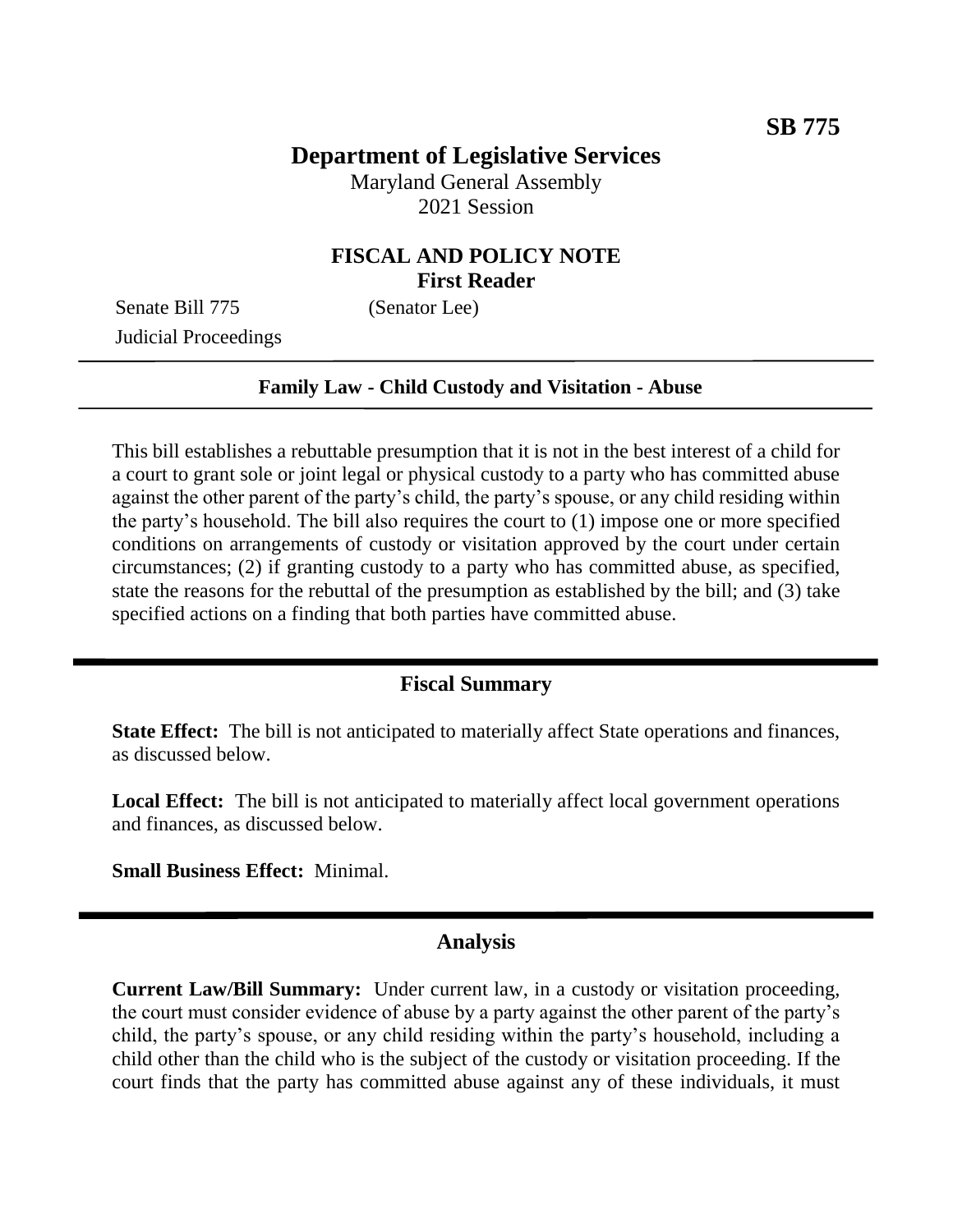make arrangements for custody or visitation that best protect the child who is the subject of the proceeding and the victim of the abuse.

The bill establishes that if the court approves an arrangement for custody or visitation under the above circumstances, it must impose one or more of the following conditions, as appropriate:

- mandate that the exchange of the child occur in a protected setting or require supervised exchanges or visitation in the presence of an appropriate third-party who agrees to assume responsibility, is assigned by the court, and is accountable to the court;
- require the abusive party to pay the costs of supervised visitations;
- require the abusive party to attend and complete an appropriate abuser intervention program as a condition of visitation;
- require the abusive party to abstain from alcohol or other controlled substances during, and for a period of time before, each visitation;
- prohibit an abusive party from having overnight visitation;
- require the abusive party to post a bond for the return and safety of the child; and
- any other condition that the court determines is necessary for the safety and well-being of the child and the safety of the victim of the abuse.

If the court grants sole or joint legal or physical custody to a party who has committed abuse against the other parent of the party's child, the party's spouse, or any child residing within the party's household, the court must state the reasons for the rebuttal of the presumption as established in the bill.

If the court finds that both parties have committed abuse, the court must attempt to determine whether one party was the primary physical aggressor and apply the rebuttable presumption against that party. To determine if a party is a primary physical aggressor, the court must consider relevant factors, including (1) the relative severity of injuries; (2) the likelihood that a party may commit future abuse; (3) whether any acts of domestic violence were committed in self-defense; and (4) the history of domestic violence between the parties and whether one party has exhibited coercive control toward the other party.

Current law also specifies requirements for custody or visitation if the court has reasonable grounds to believe that *a child* has been abused or neglected by a party to the proceeding. In such circumstances, the court must determine whether abuse or neglect is likely to occur if custody or visitation rights are granted to the party. Unless the court specifically finds that there is no likelihood of further child abuse or neglect by the party, the court must deny custody or visitation rights to that party. However, the court is authorized to approve a